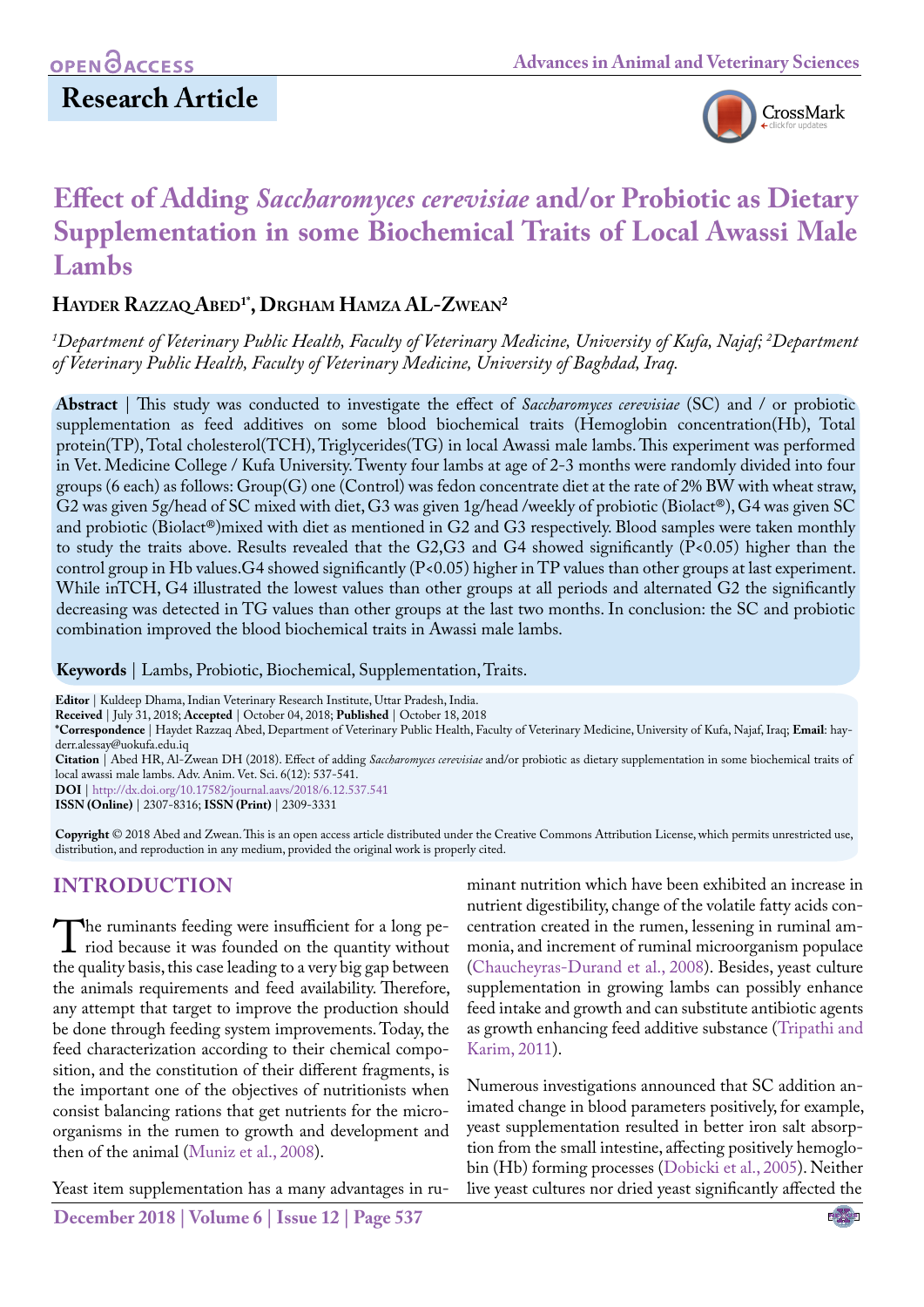**OPENOACCESS** 

**Advances in Animal and Veterinary Sciences**

<span id="page-1-0"></span>**Table 1:** Effect of dietary *Saccharomyces cerevisiae* and/or Probiotic supplementation in **Hb** of local Awassi male lambs  $M+SE$ .

| <b>Periods (monthly) Groups</b> | Zero              | 1                   | $\overline{2}$    | 3                 | $\overline{\mathbf{4}}$ | 5                 | 6                 |
|---------------------------------|-------------------|---------------------|-------------------|-------------------|-------------------------|-------------------|-------------------|
| G <sub>1</sub>                  | $B7.02 \pm$       | $A8.57 \pm$         | $AB7.66 \pm$      | $AB7.34 \pm$      | $AB7.32 \pm$            | $AB7.80 \pm$      | $A8.04 \pm$       |
|                                 | 0.54 <sub>b</sub> | 0.59 <sub>b</sub>   | 0.61 <sub>b</sub> | 0.49 <sub>b</sub> | 0.37 <sub>b</sub>       | 0.61 <sub>b</sub> | 0.54 <sub>b</sub> |
| G <sub>2</sub>                  | $B8.85 \pm$       | $A10.94 \pm$        | $A10.42 \pm$      | $B9.00 \pm$       | $B9.28 \pm$             | $B8.75 \pm$       | $A9.35 \pm$       |
|                                 | 0.37 <sub>b</sub> | 0.21a               | 0.22a             | 0.27a             | 0.22a                   | 0.49ab            | 0.19a             |
| G <sub>3</sub>                  | $A11.50 \pm$      | AB <sub>10.57</sub> | $BC10.02 \pm$     | $C9.06 \pm$       | $C9.10 \pm$             | $BC9.91 \pm$      | $C9.84 \pm$       |
|                                 | 0.37a             | ± 0.33a             | 0.37a             | 0.22a             | 0.33a                   | 0.35a             | 0.46a             |
| G <sub>4</sub>                  | $AB10.82 \pm$     | $A11.31 \pm$        | ABC10.42          | $BC9.80 \pm$      | $C9.37 \pm$             | $BC9.97 \pm$      | $BC9.87 \pm$      |
|                                 | 0.23a             | 0.25a               | ± 0.19a           | 0.18a             | 0.64a                   | 0.38a             | 0.21a             |
| <b>LSD</b>                      | 1.2074            |                     |                   |                   |                         |                   |                   |

Means with a different small letter in the same column significantly different (P<0.05)

Means with a different capital letter in the same row significantly different (P<0.05)

blood total protein (BTP) values in calves (Dobicki et al., 2005[; Kuprechtova and Illek, 2006](#page-4-2)), or neonatal dairy calves ([Lesmeister et al., 2004\)](#page-4-3) or early lactating dairy goats (Stella et al., 2007). [Abu El-Ella and Kommonna](#page-3-1) [\(2013\)](#page-3-1) reported that supplementation of yeast culture decreased cholesterol concentration. Also [Mousa et al. \(2012\)](#page-4-4) worked on sheep and reported that feeding diets treated with probiotic resulted in a decrease of cholesterol concentration. Then again, the useful impacts of dietary yeast addition on the levels of the various protozoa kinds in rumen encourage favorable outcomes on metabolic activities described by increments of BTP, BUN and calcium focuses and diminishing of BTG levels in rams ([Galip, 2006](#page-3-2)).

### **Materials and methods**

#### **Animals and Experiment Design**

This experiment was performed in the animal farm of Veterinary Medicine College of Kufa University from 25 March up to 20 September 2017. Twenty four Awassi male lambs at age of 2-3 months were used with a mean body weight was 14.25 kg. The animals were randomly divided into four groups (6 each) equally (body weight was considered) and treated as following:

Group one (Control) was fed on concentrate diet at the rate of 2% body weight with wheat straw daily, Group two (SC) was fed on the same diet and was given 5g/head of S. cerevisiae daily, mixed withconcentrated diet, Group three (Pro.) was fed on the same diet and was given one sachet (1g)/head /weekly of probiotic **(Biolact®)** mixed with concentrated diet, Group four (SC+Pro.) was fed on the same diet and the concentrated diet was mixed S. cerevisiae as mentioned in group two and probiotic **(Biolact®)** as mentioned in groupthree. Water was freely offered for all groups of animals.

### **Biochemical and Blood Analysis**

The following traits estimated by the photometric method: Hemoglobin concentration (Hb) was measured according

to [Coles, \(1986\)](#page-3-3), blood Total Protein (TP) evaluated according to [Henry et al. \(1974\),](#page-3-4) Total Cholesterol (TCH) determination according to [Tietz \(1999\)](#page-4-5), Triglycerides (TG) estimated according to [Fossati and Prencipe, \(1982\).](#page-3-5)

#### **STATISTICAL ANALYSIS**

Data was performed using the Statistical Analysis System - version 9.1. One-way, Two ANOVA and Least significant differences post hoc test were performedto assess significant differences among means. P < 0.05 was considered statistically significant ([SAS, 2010](#page-4-6)).

### **Results and discussion**

#### **Hemoglobin (Hb) g/dl**

Results revealed that all treatment groups (G2, G3 and G4) showed significantly (P<0.05) higher the control group in **Hb** values in all experiment months ([Table 1\)](#page-1-0).

The significantly (P<0.05) higher in Hb values in treatment groups (G2, G3 and G4) than control group during experiment periods and mathematical increasing in Hb values in G4 compared with G2 and G3, it could be attributed to the effect of yeast and bacterial probiotic that resulted in better iron salt absorption from the small intestine that iron salt considered the main source of hemoglobin synthesis, also probiotics were found to produce vitamins B, affecting positively blood - cell forming processes that confirmed by ([Kander, 2004](#page-3-6)) and in agreement with [Sarwar et](#page-4-7)  [al. \(2011\)](#page-4-7) who found that Hb, PCV and RBC's count were higher (P<0.05) in growing Kajli lambs fed diets containing probiotics than those without it.

#### **Total Protein (TP) g/dl**

The differences among groups within each month in TP, G4 recorded significantly (P<0.05) higher in the 4<sup>th</sup> and 6<sup>th</sup> months (6.50±0.24 and 6.92±0.15) respectively than other groups [Table \(2\).](#page-2-0)

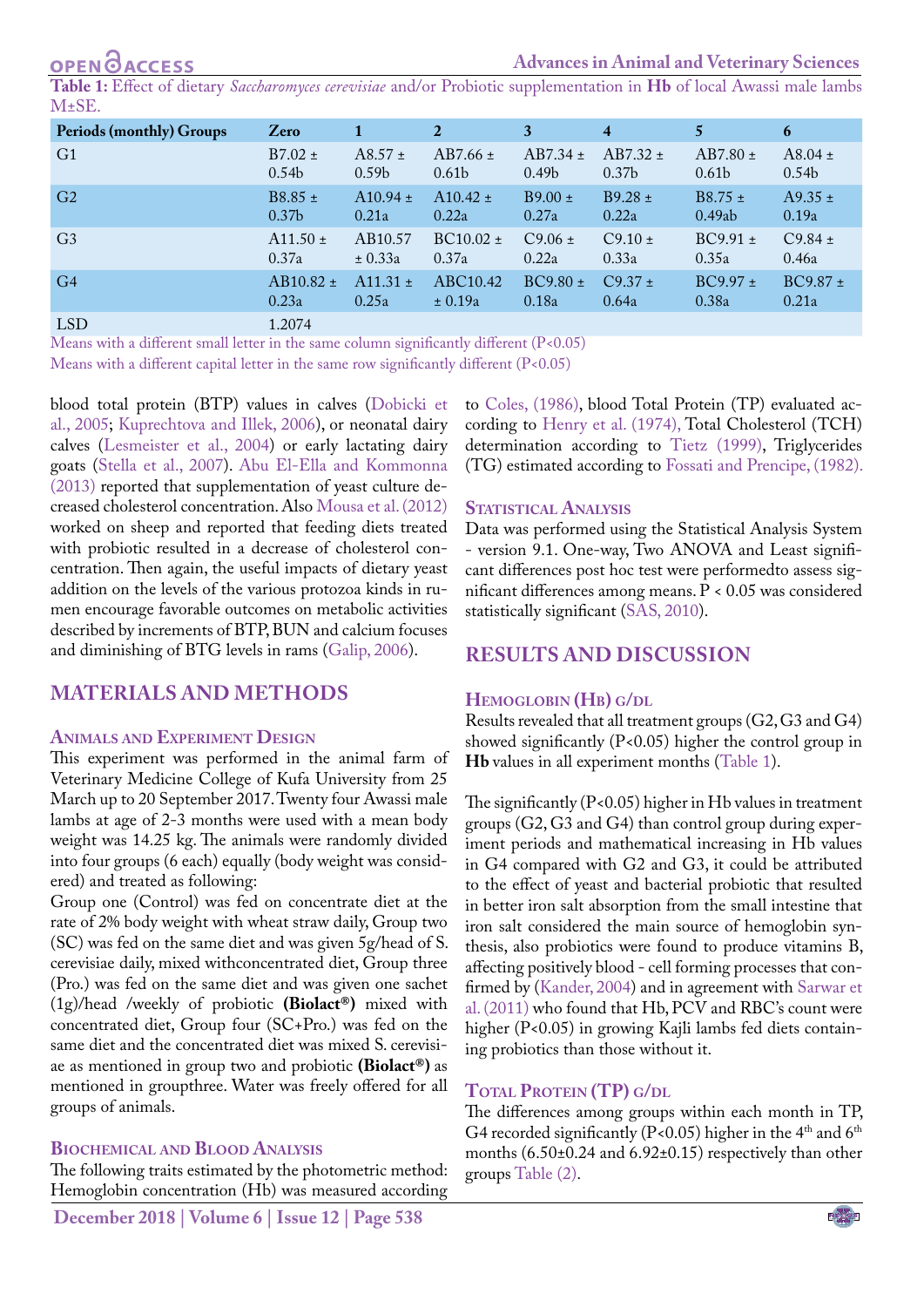# **OPEN GACCESS**

<span id="page-2-0"></span>**Table 2:** Effect of dietary *Saccharomyces cerevisiae* and/or Probiotic supplementation in **TP** of local Awassi male lambs M±SE.

| Periods<br>(monthly) Zero<br><b>Groups</b> |                                      | $\mathbf{A}$ 1 $\mathbf{B}$<br>$\sqrt{2}$               |                           | $\mathbf{3}$       | $\overline{4}$                      | $5 -$                                                 | 6                   |
|--------------------------------------------|--------------------------------------|---------------------------------------------------------|---------------------------|--------------------|-------------------------------------|-------------------------------------------------------|---------------------|
| G1                                         | $AB6.18\pm0.19a \quad B5.70\pm0.12a$ |                                                         | AB6.28±0.16a AB5.84±0.13a |                    | B5.74±0.15b A5.86±0.11a             |                                                       | $A6.37 \pm 0.12$ ab |
| G <sub>2</sub>                             | $AB5.90\pm0.26a$ B5.49 $\pm$ 0.26a   |                                                         | AB5.90±0.25a AB5.89±0.16a |                    | $B5.50\pm0.15b \quad A6.25\pm0.33a$ |                                                       | $A6.21 \pm 0.01b$   |
| G <sub>3</sub>                             |                                      | $AB5.92 \pm 0.22a$ $AB5.79 \pm 0.38a$ $A6.17 \pm 0.37a$ |                           | $AB5.77 \pm 0.07a$ |                                     | $B5.45\pm0.09b$ AB5.80 $\pm$ 0.10a A6.53 $\pm$ 0.14ab |                     |
| G <sub>4</sub>                             | $C5.75 \pm 0.15a$                    | $B6.01 \pm 0.32a$                                       | $A6.35\pm0.19a$           | $A6.35 \pm 0.12a$  |                                     | $A6.50\pm0.24a$ $AB6.27\pm0.18a$ $A6.92\pm0.15a$      |                     |
| $T \cap T$                                 | $\sim$ $\sim$ $\sim$ $\sim$          |                                                         |                           |                    |                                     |                                                       |                     |

LSD 0.5967

Means with a different small letter in the same column significantly different (P<0.05)

Means with a different capital letter in the same row significantly different (P<0.05)

<span id="page-2-1"></span>**Table 3:** Effect of dietary Saccharomyces cerevisiae and/or Probiotic supplementation in blood total **Cholesterol** of local Awassi male lambs M±SE.

| Periods (monthly) Groups | Zero          |               | $\mathbf{2}$      | 3                 | $\overline{4}$      | 5            | 6                 |
|--------------------------|---------------|---------------|-------------------|-------------------|---------------------|--------------|-------------------|
| G <sub>1</sub>           | $A46.22 \pm$  | $A45.12+$     | $A46.53\pm$       | $AB44.72 \pm$     | $B41.65 \pm$        | $C36.16\pm$  | $C34.55+$         |
|                          | 1.27a         | 0.51ab        | 1.47a             | 0.91a             | 0.61a               | 0.78a        | 0.68a             |
| G <sub>2</sub>           | $A43.83\pm$   | $A41.57+$     | $A43.52+$         | $A43.44 \pm$      | $B35.11 \pm$        | $B34.05\pm$  | $B32.25 \pm$      |
|                          | 2.03a         | 1.00c         | 1.21ab            | 0.99ab            | 1.29 <sub>b</sub>   | 0.99a        | 0.91ab            |
| G <sub>3</sub>           | $AB44.81 \pm$ | $A47.27 \pm$  | $AB44.03\pm$      | $B43.39+$         | D36.09 <sub>±</sub> | $D34.48\pm$  | $D33.00\pm$       |
|                          | 1.40a         | 1.47a         | 0.71ab            | 1.14ab            | 0.59 <sub>b</sub>   | 0.71a        | 0.81ab            |
| G <sub>4</sub>           | $A44.75 \pm$  | $AB42.15 \pm$ | $AB42.35\pm$      | $B41.47 \pm$      | $C35.14 \pm$        | $CD33.24\pm$ | $D30.81 \pm$      |
|                          | 1.53a         | 1.86bc        | 0.41 <sub>b</sub> | 0.39 <sub>b</sub> | 1.62 <sub>b</sub>   | 0.84a        | 0.32 <sub>b</sub> |
| LSD <sub>1</sub>         | 3.2509        |               |                   |                   |                     |              |                   |

Means with a different small letter in the same column significantly different  $(P<0.05)$ 

Means with a different capital letter in the same row significantly different (P<0.05)

The significant  $(P<0.05)$  increasing of TP values in group that be supplemented by yeast and bacterial probiotic (G4) than other groups during the experiment periodsit may be related to the synergism effect of probiotics (yeast + bacteria) supplementation on protein digestibility through the enzymatic effect of protease and alteration amino acid profile of digestion due to increasing microbial protein synthesis leading to increase in protein formation in the cells of liver and consequently increasing in the blood TP ([Abdel-Khalek et al., 2000\)](#page-3-7).

#### **Total Cholesterol (mg/dl)**

The results showed significant (P<0.05) differences among groups at different periods [Table 3.](#page-2-1) The G1 recorded significantly (P<0.05) increasing in Cholesterol values compared with other groups for all experiment months which showed (G2,G3 and G4) significantly decreasing in cholesterol values during all experiment months than control group.

The significant (P<0.05) reduction in the total cholesterol level in G2,G3 and G4 as a result of SC and/or probiotic supplementation compared with control group of each experiment period, which it may be considered as an indication of the improvement in the health status of animal be-

**December 2018 | Volume 6 | Issue 12 | Page 539**

cause of yeast and probiotic addition leading to more using of cholesterol molecule for body growth and development which confirmed by [Abu El-Ella & Kommonna, \(2013\)](#page-3-1)  who reported that supplementation of probiotic decreased cholesterol concentration and in agreement with [El-Ashry](#page-3-8)  [et al. \(2004\)](#page-3-8) and [Talha et al. \(2009\)](#page-4-8) worked on buffalo claves and [Abdel Rahman et al. \(2012\)](#page-3-9) and [Mousa et al.,](#page-4-4)  [\(2012\)](#page-4-4) worked on sheep and reported that feeding diets treated with probiotic resulted in a decrease of cholesterol concentration and improve animal health. Or it may be attributed to, the enzymatic de-conjugation of bile acids (bile acids consist of cholesterol) by probiotics hydrolase ([Beg](#page-3-10)[ley et al., 2006\)](#page-3-10) and once de-conjugated, bile acids became less soluble and less absorbed by the intestines, leading to their elimination in the feces.

### **Triglycerides (TG) mg/dl**

Results demonstrated that G2 alternated G4 the significant decreasing than other groups in blood **TG** values which be evident during  $5<sup>th</sup>$  and  $6<sup>th</sup>$  months (22.89  $\pm$  1.28 and  $32.69 \pm 1.40$ ) respectively of experiment [Table \(4\)](#page-3-11).

The significant  $(P<0.05)$  reduction in the TG values in G2 and G4 than other groups at  $5<sup>th</sup>$  and  $6<sup>th</sup>$  months respectively of experiment, it could be due to, the effect of yeast and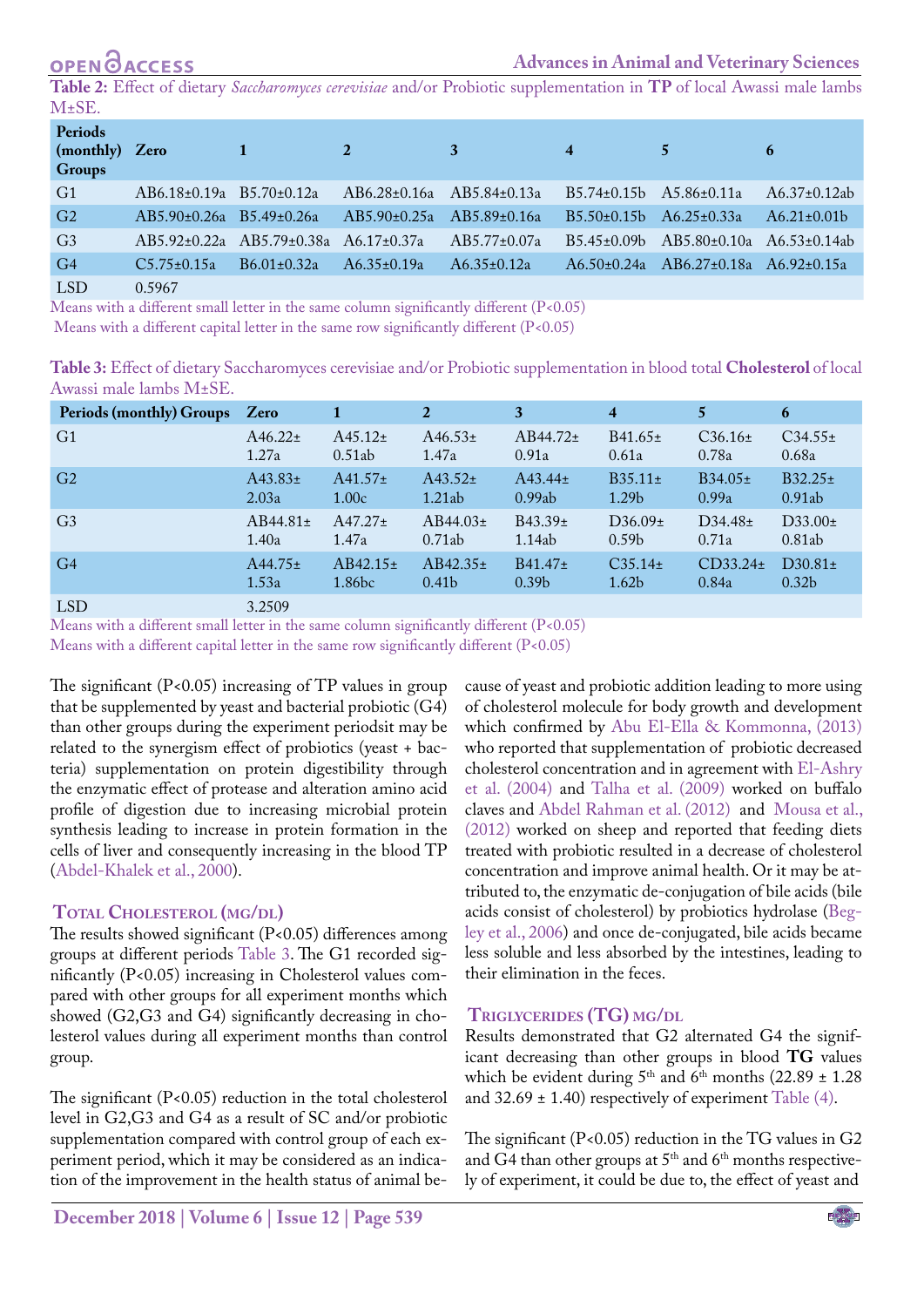<span id="page-3-11"></span>**Table 4:** Effect of dietary *Saccharomyces cerevisiae* and/or Probiotic supplementation in blood **TG** of local Awassi male lambs M±SE.

| Periods<br>(monthly)<br><b>Groups</b> | Zero                        | 1            | $\overline{2}$ | 3             | $\overline{\mathbf{4}}$ |               | 6            |
|---------------------------------------|-----------------------------|--------------|----------------|---------------|-------------------------|---------------|--------------|
| G <sub>1</sub>                        | $C18.98 \pm$                | $C19.95 \pm$ | $BC22.36 \pm$  | $B24.58 \pm$  | $B26.03 \pm$            | $B24.75 \pm$  | $A36.14 \pm$ |
|                                       | 1.45a                       | 0.51a        | 1.03a          | 1.63a         | 1.31a                   | 0.65ab        | 1.18ab       |
| G <sub>2</sub>                        | B <sub>20.94</sub>          | $B20.16 \pm$ | $B22.57 \pm$   | $B23.40 \pm$  | $B22.88 \pm$            | $B22.89 \pm$  | $A37.45 \pm$ |
|                                       | ± 1.05a                     | 0.43a        | 1.70a          | 1.75a         | 0.57a                   | 1.28b         | 1.12a        |
| G <sub>3</sub>                        | $D20.54 \pm$                | $D20.85 \pm$ | $CD22.86 \pm$  | $B26.50 \pm$  | $BC25.24 \pm$           | $BC25.22 \pm$ | $A35.89 \pm$ |
|                                       | 0.40a                       | 0.37a        | 1.62a          | 1.42a         | 2.07a                   | 0.85ab        | 1.49ab       |
| G <sub>4</sub>                        | $CD20.70 \pm$               | $D19.92 \pm$ | $CD23.92 \pm$  | $BC25.17 \pm$ | $BC25.37 \pm$           | $B26.81 \pm$  | $A32.69 \pm$ |
|                                       | 0.52a                       | 0.31a        | 1.76a          | 1.61a         | 1.49a                   | 1.93a         | 1.40b        |
| $\tau$ $\sim$                         | $\sim$ $\sim$ $\sim$ $\sim$ |              |                |               |                         |               |              |

LSD 3.6126

Means with a different small letter in the same column significantly different (P<0.05)

Means with a different capital letter in the same row significantly different (P<0.05)

probiotic supplementation leading to decrease the TG values in blood serum of supplemented animals as a result of positive changes in rumen fermentation and increase in bacterial and protozoal numbers and some changes in short-chain fatty acids concentration in the rumen that all this changes leading to reduction in TG formation in the cells of liver and consequently decreasing in the blood TG that consistent with Masek et al. (2008) and in agreement with [Chiofalo et al. \(2004\)](#page-3-12) who reported a significant reduced in the concentration of non-esterified fatty acids (NEFA), triglycerides and increase of high density lipoproteins (HDL) in growing kids supplemented with probiotics.

# **Acknowledgements**

Authors would like to thank the staff of the farm of faculty of Veterinary Medicine and the Public Health lab for their contribution.

# **Conflict of Interest**

Authors declare that there was no conflict of interest.

### **Authors Contribution**

Dr Hayder and Dr Drgham did the experimental design. Dr Hayder did the experimental work and lab work. Dr Hayder and Dr Drgham wrote the manuscript.

### **References**

<span id="page-3-9"></span>• Abdel Rahman H, Baraghit GA, Abu El-Ella AA, Omar SS, Abo Ammo FF, Kommona OF (2012). Physiological responses of sheep to diet supplementation with yeast culture. Egypt. J. Sheep Goat Sci. 7: 27-38.

- <span id="page-3-7"></span>• Abdel-Khalek AE, Mehrez AF, Omar EA (2000). Effect of yeast culture (Lacto-Sacc) on rumen activity, blood constituents and growth of suckling Friesian calves. Proceedings of the Conference of Animal Production the 21st Century, held on 18-20 April 2000 at Sakha: 201-210.
- <span id="page-3-1"></span>• Abu El-Ella AA, Kommonna OF (2013). Reproductive performance and blood constituents of Damascus goats as affected by yeast culture supplementation. Egypt. J. Sheep Goat Sci. 8: 171-187.
- <span id="page-3-10"></span>• Begley M, Hill C, Gahan CGM (2006). Bile Salt Hydrolase Activity in Probiotics. Appl. Environ. Microbiol. 72: 1729- 1738. [https://doi.org/10.1128/AEM.72.3.1729-1738.2006](https://doi.org/10.1128/AEM.72.3.1729-1738.2006 )
- <span id="page-3-0"></span>• Chaucheyras-Durand F, Walker ND, Bach A (2008). Effects of active dry yeasts on the rumen microbial ecosystem: Past, present and future. Anim. Feed Sci. Technol. 145(1-4):5-26 [https://doi.org/10.1016/j.anifeedsci.2007.04.019.](https://doi.org/10.1016/j.anifeedsci.2007.04.019. )
- <span id="page-3-12"></span>• Chiofalo V, Liotta L, Chiofalo B (2004). Effects of the administration of Lactobacilli on body growth and on the metabolic profile in growing Maltese goat kids. Reprod. Nutr. Dev. 44: 449-457.<https://doi.org/10.1051/rnd:2004051>
- <span id="page-3-3"></span>• Coles EH (1986). Veterinary Clinical Pathology. 4thed. W.B. Saunders Company, Philadelphia. 486p.
- • Dobicki A, J Preś, W Luzak, A Szyrner (2005).Influence of dried brewery's yeast on body weight gains, physiological and biological indicators of blood and development of rumen microorganisms in calves. Medycyna Wet. 61: 946-949.
- <span id="page-3-8"></span>• El-AshryMA, El-Sayed HM, El-Koussy HM, Khorshed MM, Saleh HM, Ammar AK (2004). Effect of Lacto-Sacc on feed efficiency, some blood constituents and reproductive performance of growing Egyptian buffalo heifers. Egypt. J. Nutr. Feeds. 7: 97 – 108.
- <span id="page-3-5"></span>• Fossati P, Prencipe L (1982). Serum triglycerides determined colon-metrically with an enzyme that produces hydrogen peroxide. Clin. Chem. 28: 2077-2080.
- <span id="page-3-2"></span>• Galip N (2006). Effect of supplemental yeast culture on ruminal protozoa and blood parameters in rams. Rev. Méd. Vét. 157: 519- 524.
- <span id="page-3-4"></span>• Henry RJ, Carnnon DC, Winkelman JW (1974). Clinical chemistry , Principle and Techniques  $2^{\mathrm{nd}}\;$  (ed). Harper and Row. (Cited by Al-Rashedy; 2001)
- <span id="page-3-6"></span>• Kander M (2004). Effect of Bifidobacterium sp. On the health state of piglets, determined on the basis of hematological and biochemical indices. Electronic J. Polish Agric. Uni. Vet.